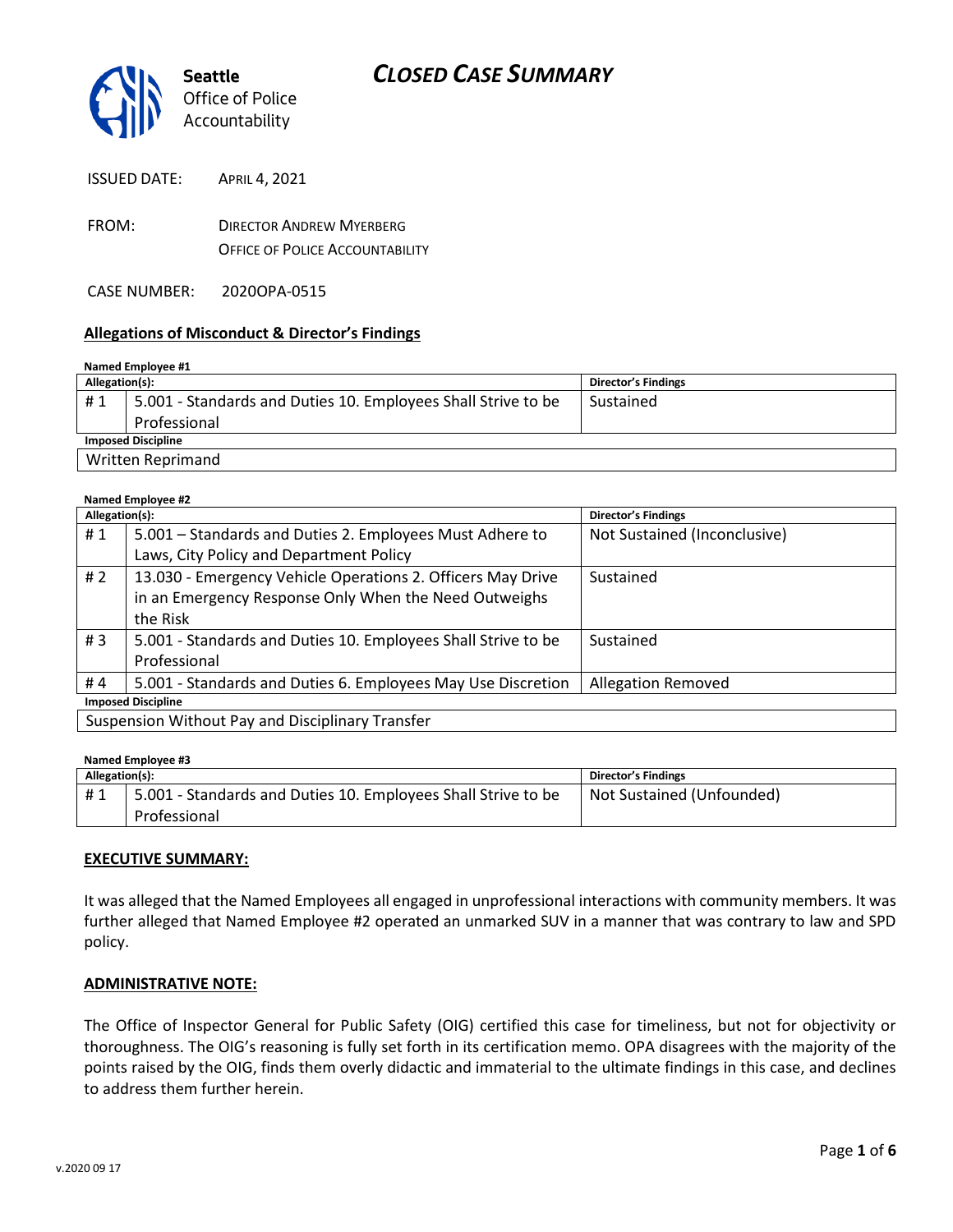

OPA CASE NUMBER: 2020OPA-0515

In addition, as discussed more fully below, OPA initially recommended that Allegation #1 against Named Employee #2 be Sustained, after the discipline meeting in this matter and after additional consideration of the evidence, OPA no longer feels that it can meet its required evidentiary burden. Accordingly, OPA now recommends that this allegation be Not Sustained – Inconclusive.

### **SUMMARY OF INVESTIGATION:**

This case arises out of the protests that occurred in Seattle in the aftermath of George Floyd's killing by a Minneapolis police officer. The incident in question took place on August 12, 2020. On that evening, the Named Employees were engaged in law enforcement activities within the vicinity of the East Precinct. They were driving around the area in an unmarked dark colored SUV. Named Employee #2 (NE#2) was operating the SUV, Named Employee #1 (NE#1) was the front passenger, and Named Employee #3 (NE#3) was in the rear seat. A fourth officer, who is not a named employee in this case, was also seated in the rear.

During the course of the evening, NE#2 was recorded by a community member operating his vehicle in a manner that appeared to be dangerous. This included driving onto the sidewalk in pursuit of purported suspects. All of the Named Employees were videotaped making comments to community members.

The video was split into two parts: the first, showing NE#2's operation of the SUV; and the second, showing NE#1, NE#2, and NE#3 interacting with community members. The first part of the video lasted for approximately 10 seconds. It showed the SUV stopped at the northwest corner of East Pine Street and 11<sup>th</sup> Avenue. The SUV accelerated through the intersection and began to move onto the sidewalk. At that time, the video view moved down and blurred. When the video view rose up again, it showed an individual dressed in all black quickly emerging from some bushes. Someone yelled out: "Fuck you. Damn." Another person dressed in black could be seen in the bottom of the frame holding his arms up towards the SUV. The SUV could be viewed through the bushes as it drove away. The video indicated that the SUV did not have its emergency lights or siren activated at the time. The video then cut out.

The second part of the video depicted community members speaking with the officers. A community member asked NE#2 if he knew that he almost "hit a bunch of people." NE#2 asked: "did you see the guy who ran, that I was trying to catch?" The community member queried: "are you the one who called them a bunch of cockroaches?" NE#2 said, "yes, yes," and then provided his badge number. NE#2 stated that he drove down the sidewalk to "catch a bad guy." However, when asked whether NE#2 caught the "bad guy," NE#2 said: "no, he ran like a roach." NE#2 commented that he "used to love Seattle" but now "it's pretty fucking dirty." When asked why he still worked for SPD, NE#2 said: "because they pay me like 200 grand a year to babysit you people. I babysit these knuckleheads every night because they smash up all the businesses." When asked whether he felt that he put people in danger with his driving, NE#2 asserted: "no, I'm a professional."

Multiple community members viewed the video and made OPA complaints. OPA's investigation ensued. After reviewing the video, OPA determined that a criminal referral was warranted based on NE#2's operation of the SUV. OPA requested that SPD conduct the criminal investigation to determine whether probable cause existed to charge NE#2 with a crime.

The criminal investigation was assigned to SPD's Traffic Collision Investigation Squad (TCIS). TCIS analyzed the video taken of NE#2's driving and mapped that to an assessment of the scene. TCIS concluded that NE#2 drove onto the sidewalk on the northeast side of East Pine Street and  $11<sup>th</sup>$  Avenue. At that time, the patrol vehicle was approximately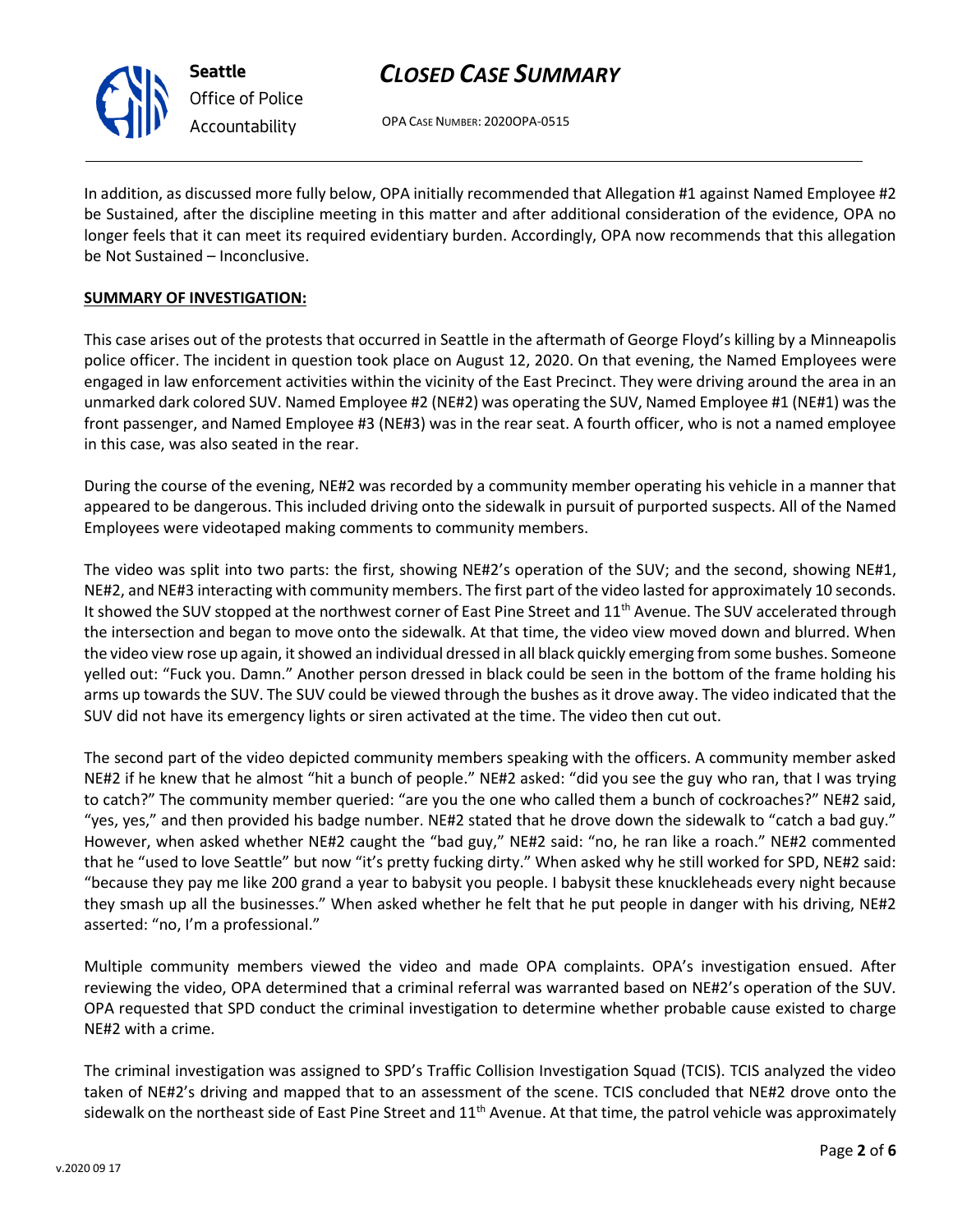

OPA CASE NUMBER: 2020OPA-0515

halfway onto the 11-foot-wide sidewalk. NE#2 drove down the sidewalk for around 80 feet until pulling back onto the road as he advanced towards a metro bus stop.

TCIS interviewed all three witness officers who were in the SUV, including NE#1 and NE#3. NE#2 did not consent to an interview as part of the criminal investigation. All three witness officers stated that they were attempting to arrest individuals who were shining strobe lights into their vehicle. They stated that they did so pursuant to direction from their Lieutenant to arrest any individuals engaging in criminal activity. The officers said that the individuals were on the sidewalk. They made an apprehension plan and drove towards the individuals. The officers said that they drove onto the sidewalk in order to get as close as possible to the individuals to make the arrests prior to the individuals running away. The officers stated that no one was placed in danger by their actions and the individuals fled.

TCIS attempted to interview some of the community members who initially complained about this incident. However, none of them responded to interview requests.

Given the limitations of the video and the absence of other evidence, TCIS could not conclusively determine how close the SUV came to the individuals and whether it almost struck anyone. TCIS also noted that, due to the camera view and obstructions, the vehicle's exact path on the sidewalk could not be discerned.

After TCIS completed its investigation, it referred the case to the Seattle City Attorney's Office (SCAO). After reviewing the file, the SCAO declined to file charges against NE#2, citing a lack of evidence to prove criminal charges beyond a reasonable doubt. At that point, the case was referred back to OPA for further investigation.

As part of its investigation, OPA reviewed the Body Worn Video (BWV) recorded by the Named Employees and the other officer who was in the SUV. The driving was not captured on BWV; however, the BWV did show several interactions between NE#1 and NE#3 and community members, which OPA believed were potentially unprofessional. Specifically, at one point, NE#1 responded to a community member's unintelligible statement towards the officers by speaking in gibberish. At another point, NE#1 yelled at a community member: "hey buddy, yeah, hey get a job, buddy. You look homeless, bye bye." NE#1 laughed and then shouted: "you coward." NE#3 spoke with a community member who asked him what would happen if the community member ran a search of the SUV's license plate. NE#3 replied that he might get a "rick roll" (a meme that involves clicking a link that takes the viewer to a music video of Rick Astley's 1987 song "Never Gonna Give You Up"). OPA further reviewed the third-party video, the criminal investigation, and interviewed the Named Employees.

### **ANALYSIS AND CONCLUSIONS:**

### **Named Employee #1 - Allegation #1** *5.001 - Standards and Duties 10. Employees Shall Strive to be Professional*

SPD Policy 5.001-POL-10 requires that SPD employees "strive to be professional at all times." The policy further instructs that "employees may not engage in behavior that undermines public trust in the Department, the officer, or other officers." (SPD Policy 5.001-POL-10.) The policy further states the following: "Any time employees represent the Department or identify themselves as police officers or Department employees, they will not use profanity directed as an insult or any language that is derogatory, contemptuous, or disrespectful toward any person." (*Id*.)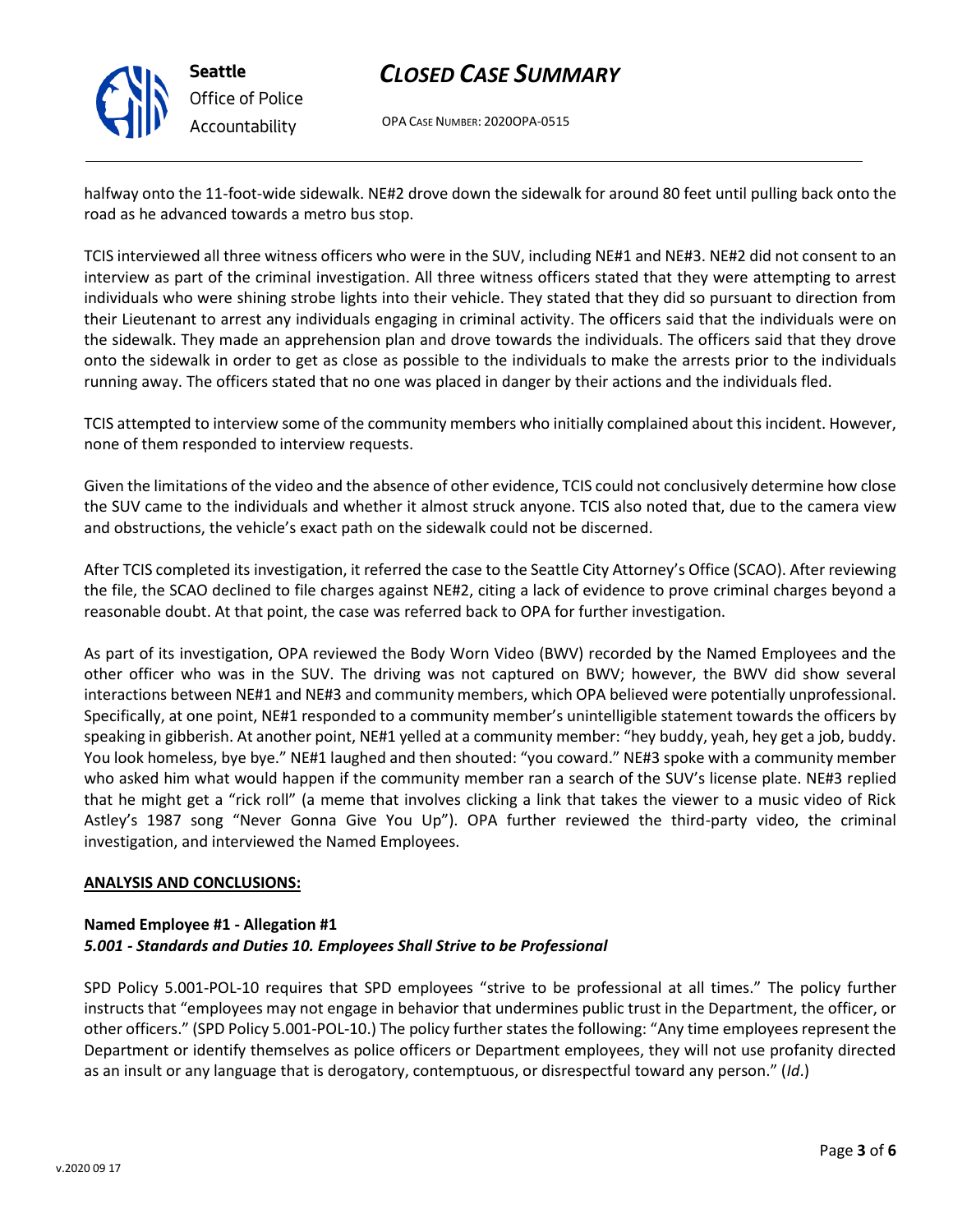

**Seattle** *Office of Police Accountability*

# *CLOSED CASE SUMMARY*

OPA CASE NUMBER: 2020OPA-0515

At his OPA interview, NE#1 acknowledged that his statements were unprofessional. OPA agrees. The mocking of a community member by using gibberish would have been sufficient to find unprofessionalism on NE#1's part. However, his telling a community member to "get a job" and saying the person looked "homeless" where entirely inappropriate, as was calling another community member a "coward."

For these reasons, OPA recommends that this allegation be Sustained.

Recommended Finding: **Sustained**

## **Named Employee #2 - Allegation #1** *5.001 – Standards and Duties 2. Employees Must Adhere to Laws, City Policy and Department Policy*

SPD Policy 5.001-POL-2 requires that employees adhere to laws, City policy, and Department policy. It was alleged that NE#1's driving constituted an assault with a potentially deadly weapon – the SUV, as well as violated laws prohibiting negligent driving under both the SMC and RCW.

After reviewing the criminal investigation, OPA concurs that there is insufficient evidence available to prove assault. Notably, there were no victims identified, no direct witnesses provided statements, and the ten second video did not definitively show whether community members were in the direct path of the SUV and how close the SUV came to them.

Initially, OPA believed that there was sufficient evidence supporting a finding that NE#2 engaged in negligent driving, particularly when applying a preponderance of the evidence standard. However, after further review of the BWV of the witness officers, the legal conclusions reached by the SCAO, and discussions with the chain of command at the discipline meeting at this matter, OPA does not believe that it meet its burden to prove that NE#2 violation. Of all these considerations, the SCAO's stated conclusion is the most determinative. This does not mean that OPA finds that no such violation occurred, as OPA remains very concerned with this incident and believes this question to be an extremely close call.

For these reasons, OPA now recommends that this allegation be Not Sustained – Inconclusive.

### Recommended Finding: **Not Sustained (Inconclusive)**

### **Named Employee 2 - Allegation #2** *13.030 - Emergency Vehicle Operations 2. Officers May Drive in an Emergency Response Only When the Need Outweighs the Risk*

SPD Policy 13.030-POL-2 states that: "Officers may drive in an emergency response only when the need outweighs the risk." The policy further instructs that: "The preservation of life is the highest priority. Criminal apprehension and the preservation of property are secondary."

NE#2 articulated his belief that the need to arrest the individual utilizing the strobe light outweighed the risk of driving the SUV on the sidewalk. OPA struggles to understand how this could be the case. Notably, reckless endangerment, even if established (NE#2 would need to show that the use of the strobe light caused a risk of death or serious physical injury), constitutes a gross misdemeanor. This was not a felony arrest or an incident where someone was actively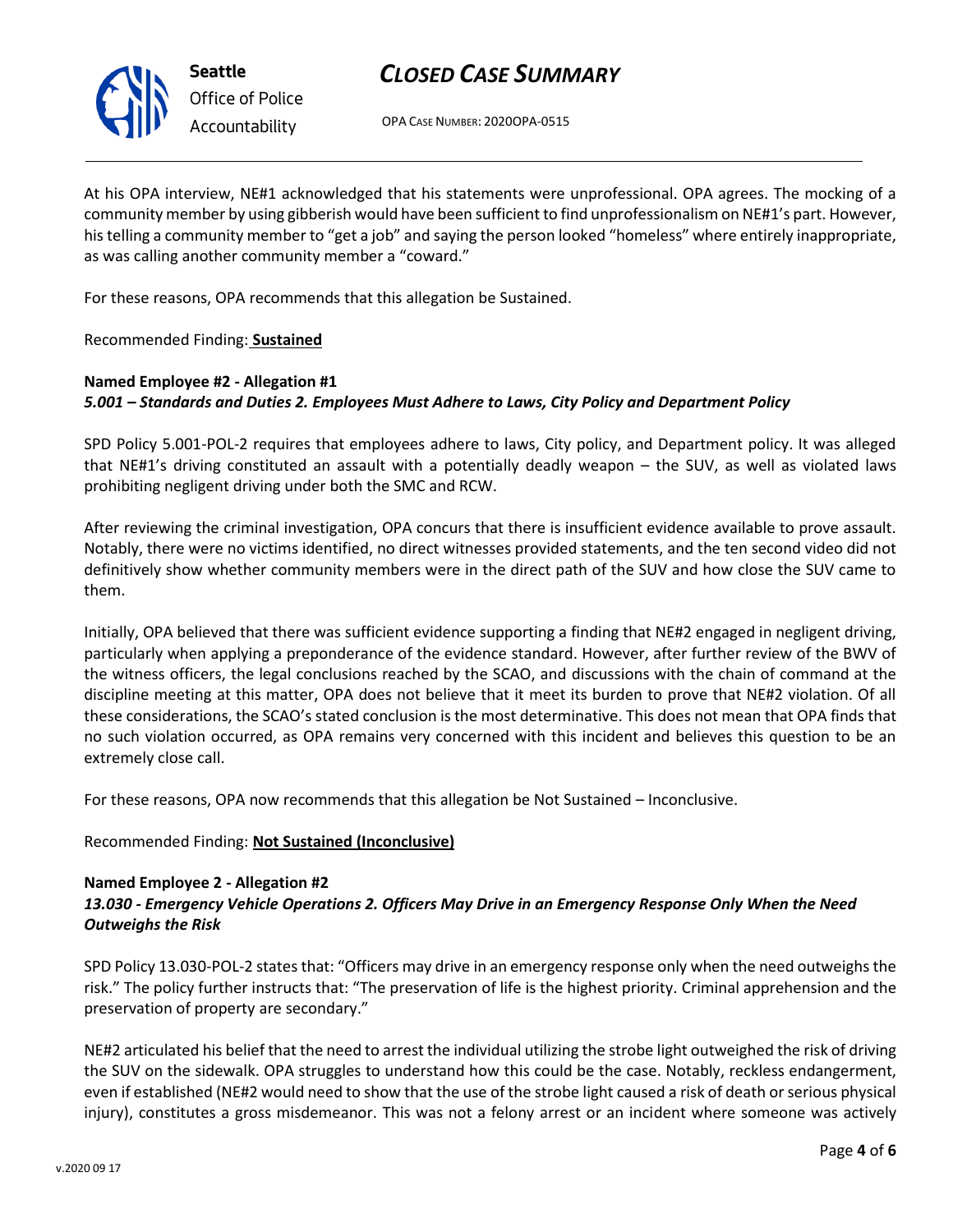

OPA CASE NUMBER: 2020OPA-0515

causing violence. However, NE#2 took a significant risk in accelerating and pulling onto the sidewalk. While the Named Employees asserted that no one was in the path of the SUV, at least one person was shown on video moving away from the vicinity of the sidewalk. Moreover, he did so while driving a dark colored SUV and without activating his emergency lights and siren.

While NE#2 may have felt – as he expressed to a community member – that he could capably drive the SUV on the sidewalk because he was a "professional," OPA finds that his acts were improper and inconsistent with policy. Again, though officers are not prohibited from driving on a city sidewalk while accelerating, such conduct should be reserved for those cases in which the need to apprehend a suspect is so high that the danger of driving in that matter is acceptable. In OPA's opinion, this was not the case here. Ultimately, OPA finds that NE#2 failed to comply with the core expectation of this policy – to preserve life and safety over apprehending a criminal.

For these reasons, OPA recommends that this allegation be Sustained.

Recommended Finding: **Sustained**

### **Named Employee #2 - Allegation #3** *5.001 - Standards and Duties 10. Employees Shall Strive to be Professional*

OPA finds that NE#2 violated the Department's professionalism policy in two respects. First, his comments captured on video were inappropriate. Calling a fleeing subject a roach, referring to Seattle pejoratively as "fucking dirty," and telling community members that his job is to "babysit" for "200 grand" is unacceptable. This is particularly the case given NE#2's role as a supervisor.

Second, his operation of his motor vehicle and the risk he took simply to apprehend individuals using a strobe light were dangerous, Ill advised, and, as was shown by the numerous complaints and public concern this incident generated, undermined public trust and confidence in NE#2 and the Department.

For these reasons, OPA recommends that this allegation be Sustained.

Recommended Finding: **Sustained**

### **Named Employee #2 - Allegation #4** *8.200 - Using Force 1. Use of Force: When Authorized*

As indicated in SPD Policy 5.001-POL-6, "[e]mployees are authorized and expected to use discretion in a reasonable manner consistent with the mission of the department and duties of their office and assignment." This policy further states that "[t]he scope of discretion is proportional to the severity of the crime or public safety issue being addressed." (SPD Policy 5.001-POL-6.)

OPA finds that NE#2's actions and decision-making – including how problematic each were – are already fully captured by Allegations #s 2 and 3. Accordingly, OPA finds that this allegation is duplicative and recommends that it be removed.

Recommended Finding: **Allegation Removed**